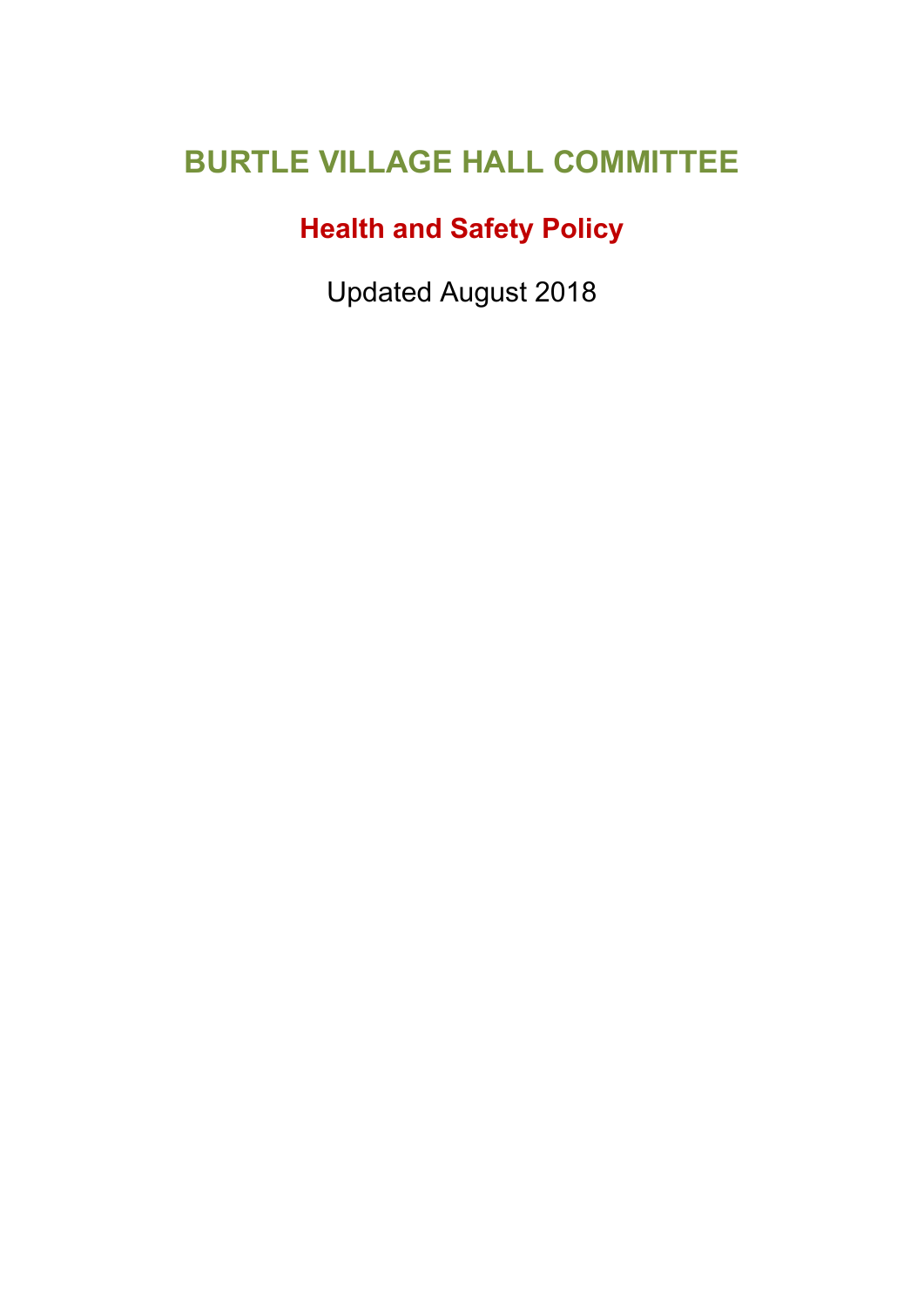## **General Statement of Policy**

This document is the Health and Safety Policy of Burtle Village Hall.

Our policy is to:

- a) Provide healthy and safe working conditions, equipment and systems of work for our volunteers, committee members and hirers.
- b) Keep the village hall and equipment in a safe condition for all users.
- c) Provide information as is necessary to volunteers and users.

It is the intention of Burtle Village Hall Management Committee to comply with Health and Safety legislation and to take all reasonable steps to prevent injury, ill health or any danger arising from its activities and operations.

Burtle Village Hall Committee considers the promotion of the health and safety of those who use its premises.

The management committee recognises that the effective prevention of accidents depends as much on a committed attitude of mind to safety as on the operation and maintenance of equipment and safe systems of work. To this end, it will seek to encourage committee members and users to engage in the establishment and observance of safe working practices.

Hirers and visitors, including contractors, will be expected to recognise that there is a duty on them to comply with the practices set out by the committee, with all safety requirements set out in the hiring agreement and with safety notices on the premises and to accept responsibility to do everything they can *to prevent injury to themselves or others.*

#### **Part 2: Organisation of Health and Safety**

#### **The Burtle Village Hall is strictly a non-smoking area**

The Burtle Village Hall Committee has overall responsibility for health and safety at Burtle Village Hall.

It is the duty of all hirers and other visitors (including contractors) to take care of themselves and others who may be affected by their activities and to co-operate with the management committee in keeping the premises safe and healthy, including the grounds.

Should anyone using the hall come across a fault, damage or other situation which might cause injury and cannot be rectified immediately they should inform the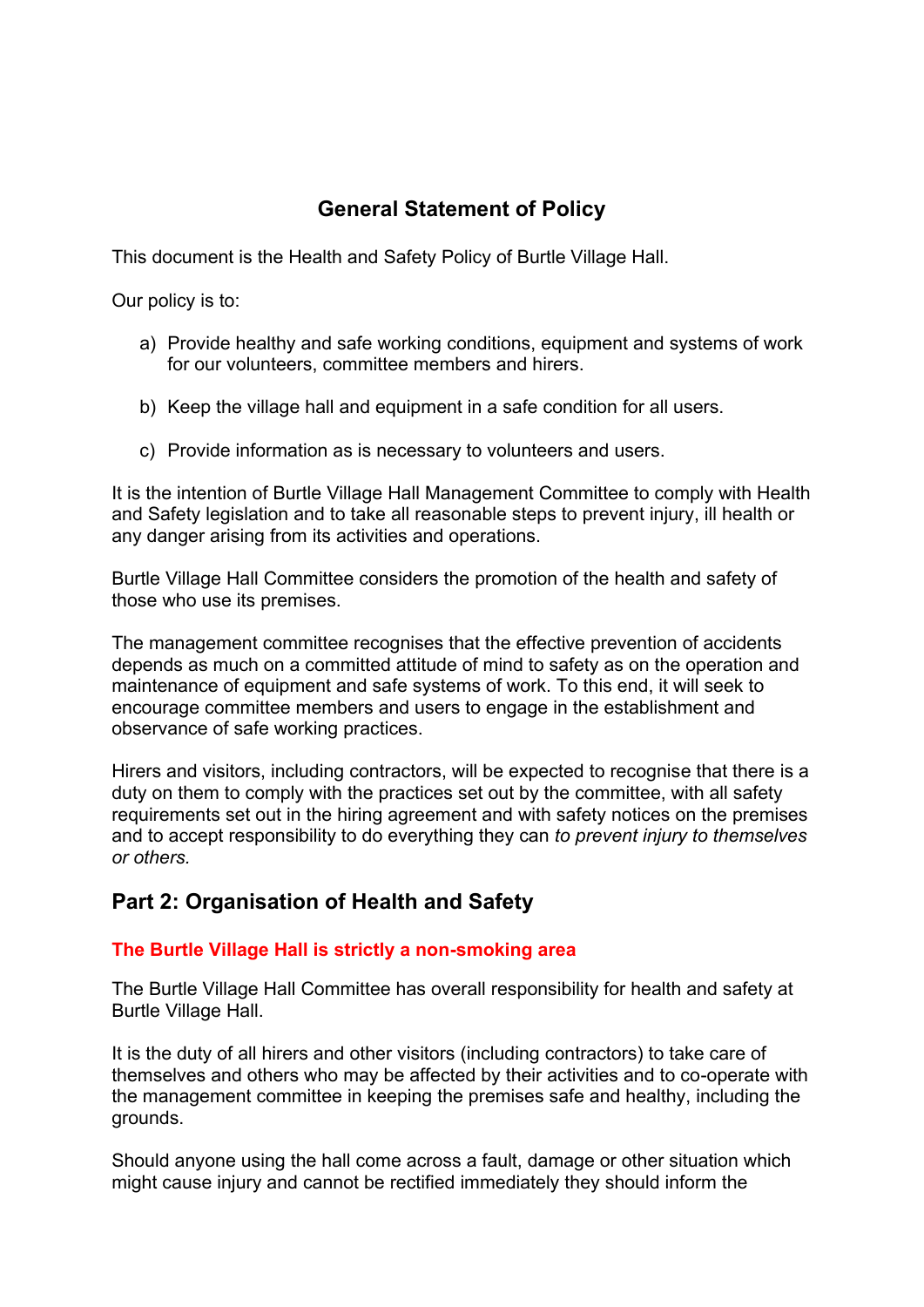Bookings Secretary or other committee member, as soon as possible so that the problem can be dealt with. Where equipment is damaged a notice should be placed on it warning that it is not to be used.

The following persons have responsibility for specific items:

- First Aid box: House Hall Manager
- Reporting of Accidents: Hall Manager
- Fire precautions and checks: Hall Manager
- Risk Assessment and Inspections: Hall Manager
- Information to contractors : Hall Manager
- Information to hirers: Booking Secretary
- Insurance: Treasurer

A plan of the hall is attached showing the location:

- electricity switch panel
- water stop cock
- emergency exits
- fire doors
- fire extinguishers
- smoke detectors

#### **2.1 Insurance**

The insurance policy is in the name of: **BURTLE VILLAGE HALL**

Employers Liability Insurance includes cover for Burtle Village Hall with Public Liability of £5 million including additional Trustees Indemnity Cover

The Insurer is: ANSVAR

#### **Part 3: Arrangements and Procedures**

#### **3.1 Licence**

New licensing rules were introduced in November 2005 by the implementation of the Licensing Act 2003. There are 3 elements of the legislation:

- 1) Entertainment
- 2) Alcohol

A premises license is required to cover one or all of the above.

#### **Entertainment**

This is the provision of regulated entertainment to the public for the purposes of making a profit, for example, live or recorded music, dancing and live entertainment.

#### **Alcohol**

This is the **sale** of alcohol. It is permissible for guests to bring in alcohol provided it is not sold and subject to prior approval from the Burtle Village Hall Committee.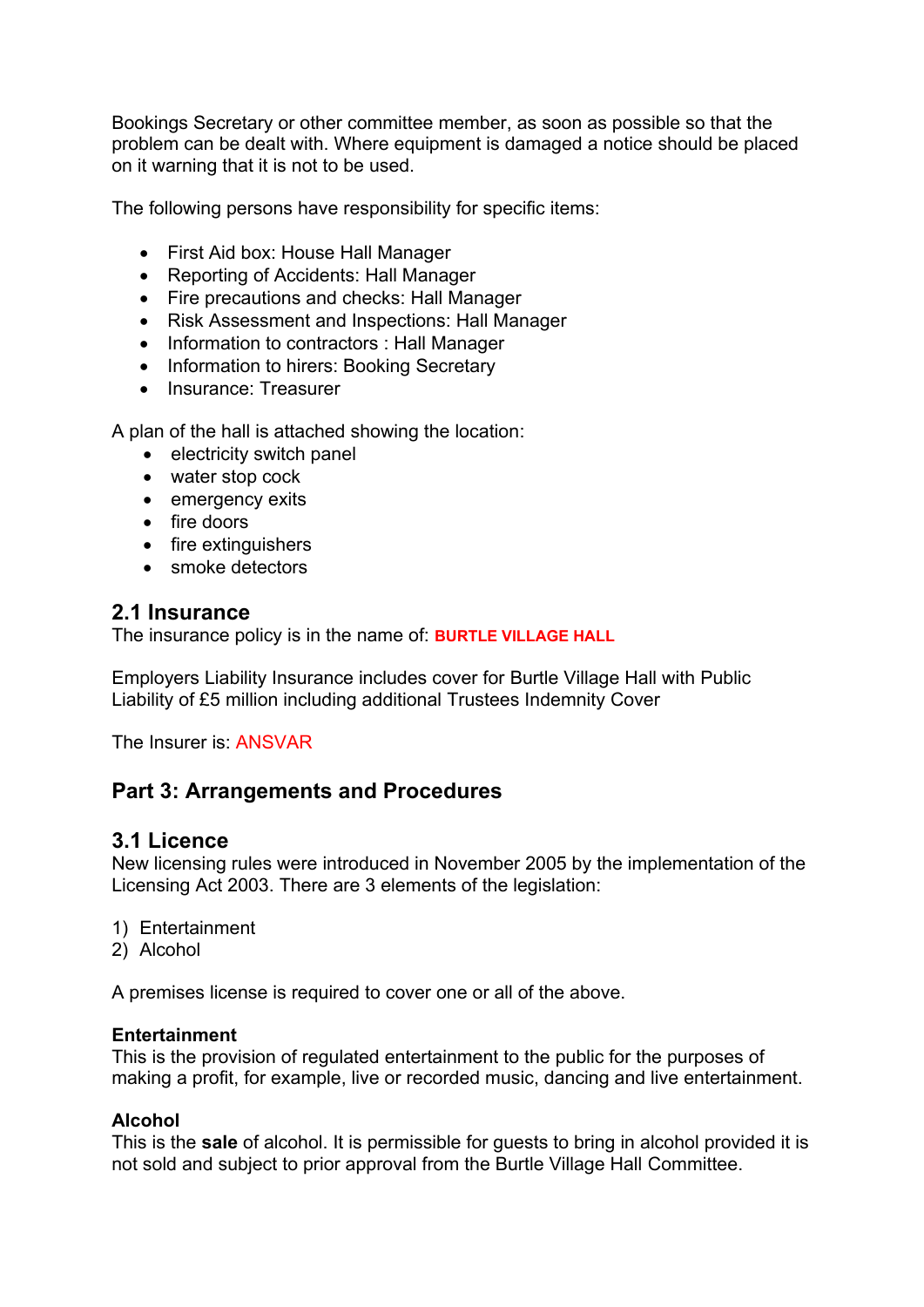The Burtle Village Hall Committee has a premises license for Entertainment and for the Sale of Alcohol though a dedicated Bar area. The Burtle Village Hall committee are all deemed to be license holders and as such a member of the Village Hall Committee must be in attendance at all times that the bar is open.

#### **Licence subject to the following maximum number of persons being allowed on the premises at any time:**

- **Committee Room capacity: 15**
- **Main Hall capacity:**
	- o **100 when used for a closely seated audience**
	- o **350 when used for dancing or standing events**

#### **3.2 Fire Precautions and Checks**

Attached as Annex A is the copy of the '**Event of a Fire'** notice which is displayed in the Main Entrance Hall.

#### **Equipment checks**

- Residual Current Device RCD Monthly
- Emergency Lighting Monthly
- Fire Exit Doors Weekly
- Fire Fighting Appliances Annually
- PAT Testing Annually
- Flectrical Installation 3 Years

#### **3.2.1 Contacts**

**In an Emergency call 999 or 112 for police, fire brigade or ambulance. There is a telephone in the committee room near the entrance door.**

#### **Fire Brigade**

Devon and Somerset Fire & Rescue Service Tele: 01392 872200

#### **Safety Equipment**

Company hired to maintain and service fire safety equipment:

Name: Scott FPS

#### **3.3 Procedure in case of accidents**

The location of the nearest hospital Accident and Emergency/Casualty dept is: Musgrove Park Hospital, (24 hour) A&E Taunton Tel No 01823 333444 Bridgwater Community Hospital – Minor Injuries Unit 7 days a week, 07:00 to 23:00 (not A&E) Bridgwater 01278436555

The location and telephone number for the nearest doctor's surgery is Polden Medical Practice, Quarry Surgery, Eddington. Tel: 01278722077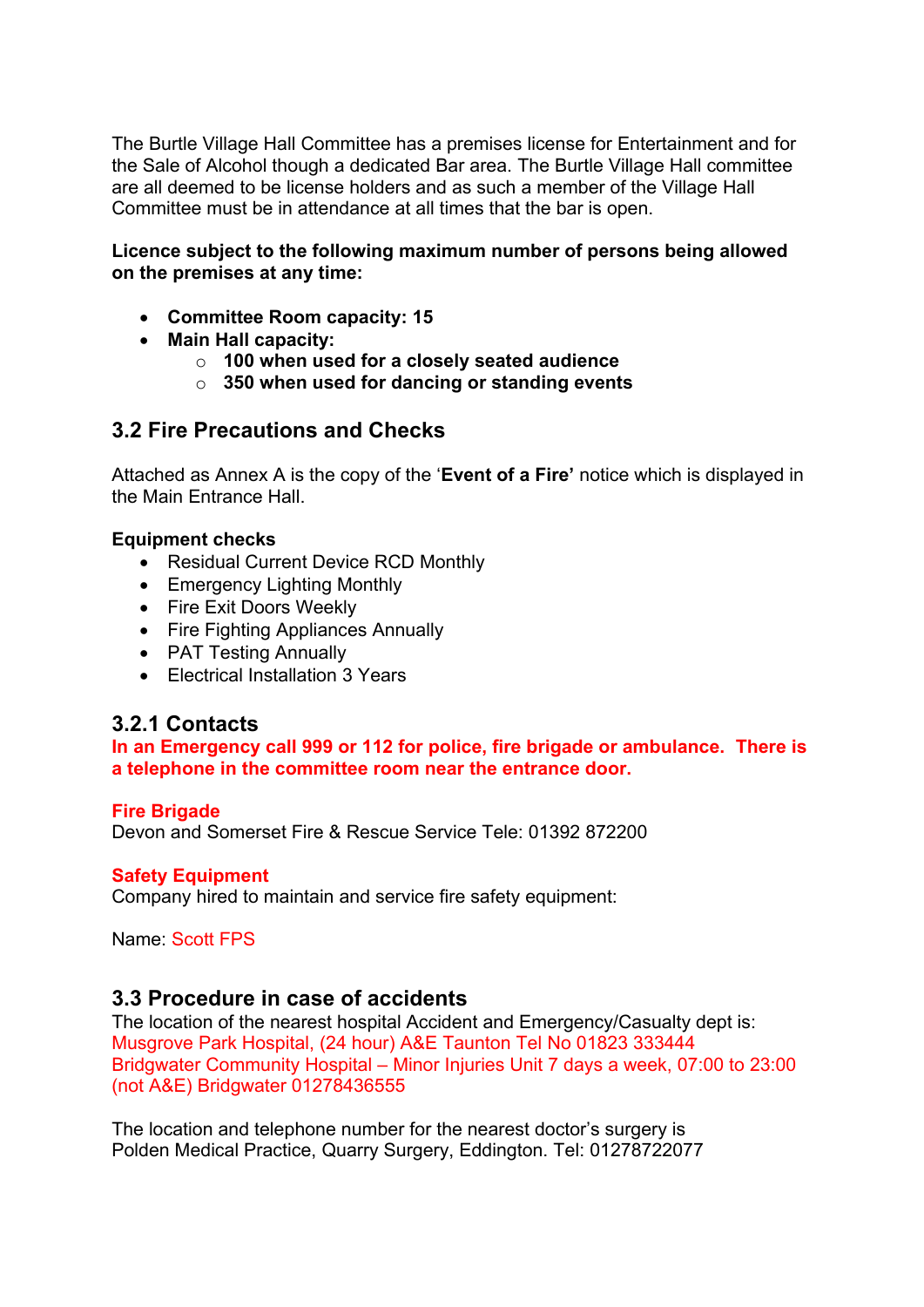The First Aid Box is located in: **the Village Hall Committee Room**

The person responsible for keeping this up to date is the Hall Manager.

The accident forms are kept in the Committee Room. These must be completed whenever an accident occurs.

Any accident must be reported to the Hall Manager or Chairman of the Village Hall Committee.

The person responsible for completing RIDDOR forms and reporting accidents in accordance with the Reporting of Injuries, Diseases and Dangerous Occurrences Regulations 1995 is the Hall Manager.

#### **3.4 Safety Rules**

All hirers will be expected to read the whole of the hiring agreement and should sign the hiring form as evidence that they agree to the hiring conditions.

The hiring agreement states that all statutory or local regulations and rules for public safety must be strictly observed by hirers and fire and safety equipment must not be misused or removed from its designated location. Fire and other exits must not be obstructed. Illuminated fire exit signs must be on for all public entertainment. Particular health and safety instructions apply to Theatrical and Entertainment Events.

A Risk Assessment is carried out periodically and any risks reported to the Village Hall Committee.

#### **3.5 Contractors**

The management committee will check with contractors (including self- employed persons) before they start work that:

- The contractors are competent to carry out the work e.g. have appropriate qualifications, references, experience
- *Contractors have adequate public liability insurance cover*
- Contractors are aware of any hazards which might arise (e.g. electricity cables )
- Contractors do not work alone on ladders at height (if necessary a volunteer should be present)
- Contractors have their own health and safety policy for their staff
- The contractor knows which member of the committee is responsible for overseeing that their work is as asked and to a satisfactory standard.
- Any alterations or additions to the electrical installations or equipment must conform to the current regulations of the Institute of Electrical Engineers."

### **3.6 Review of Health and Safety Policy**

**The management committee will review this policy annually. The next review is due in August 2019.**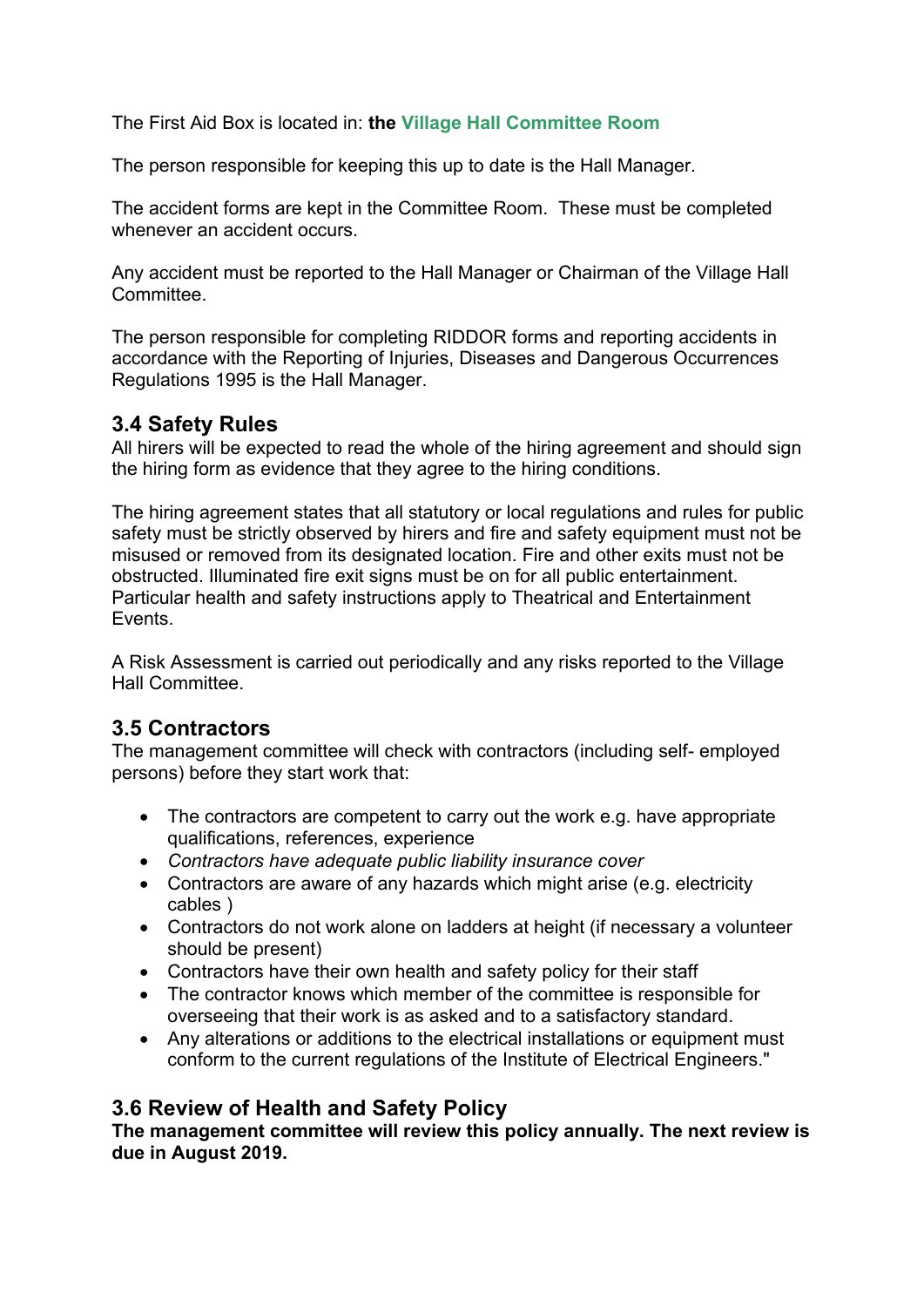Committee members with responsibility for aspects of Health and Safety will report to the committee regularly, including any accidents, faults, misuse by hirers or other matters, that could affect the health and safety of users or employees.

#### **3.7 Organisations that can give advice on health and safety:**

- The Health and Safety Executive. (HSE)
- The Fire Authority
- The local Environmental Health Department
- West Somerset District Council (WSDC)
- Devon and Somerset Fire and Rescue Service (DSFRS)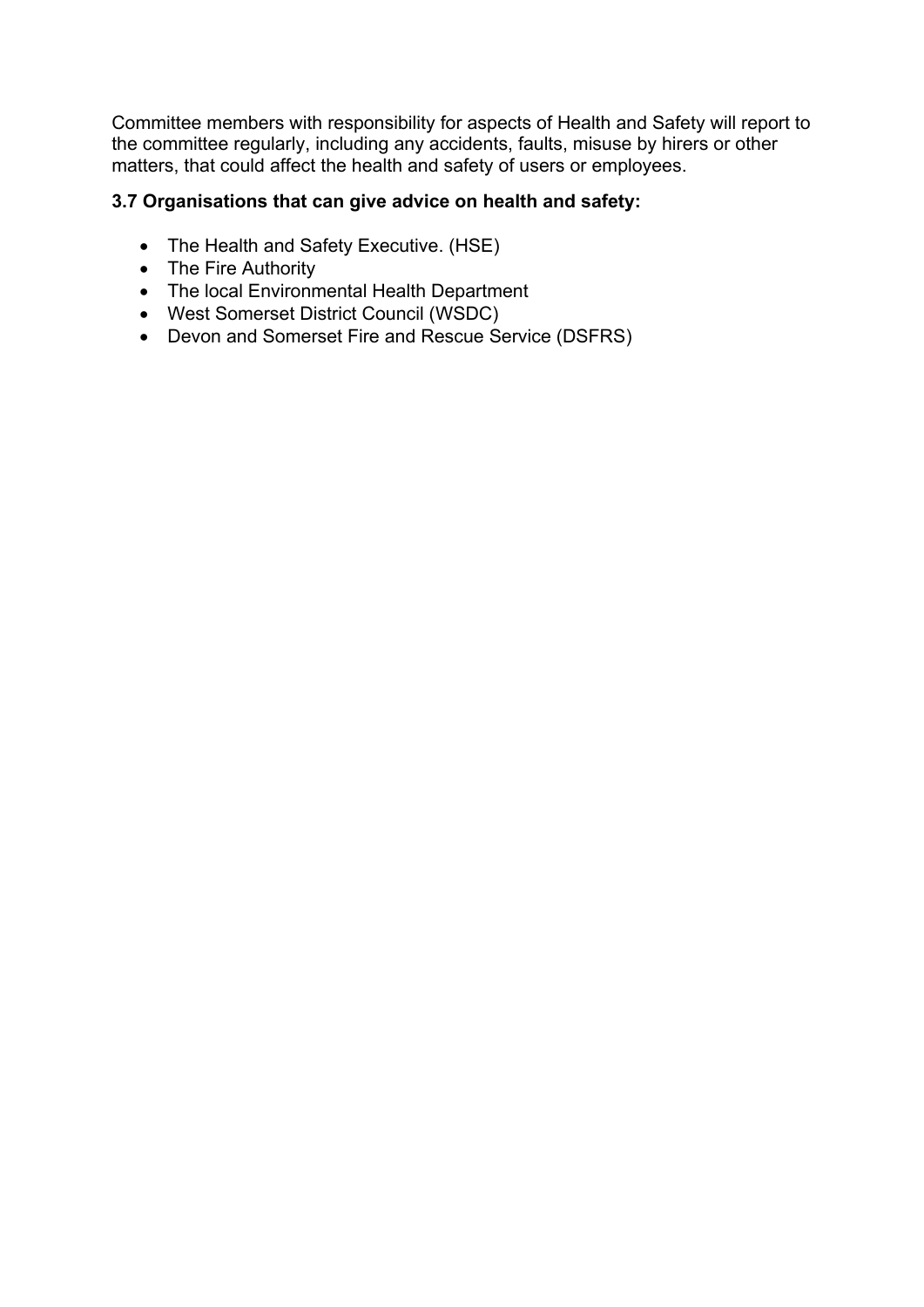# **ANNEX A**

# **Burtle Village Hall Procedures**

# **FIRE**

- 1. Please make sure your guests are aware of the Fire Safety Plan which shows the position of Fire Extinguishers
- 2. In the event of fire, the person in charge of the hall or function will instruct all persons to leave the building, using the nearest exits and assemble in the adjoining field by the large tree.

## **3. CALL THE FIRE BRIGADE.**

- 4. Attendants should ensure that once the hall has been evacuated, members of the public do not re-enter the building to collect personal belongings.
- 5. While waiting for the Fire Brigade, telephone one of the committee:
	- Hall Manager: Steve Allen 01278 722670
	- Chairman: Helen Jones 07834 465650
	- Hall Maintenance: Graham Rideout 01278 722633
	- Bar Manager: Tracy Fear 07932302569
	- Or any other member known to you.
- 6. On arrival of the Fire Brigade, the person in charge of the hall should report to the Officer in Charge that all persons are safe or should inform him/her of their last known position
- 7. Attendants should only attempt to extinguish the outbreak using the fire appliances provided if it is considered safe to do so.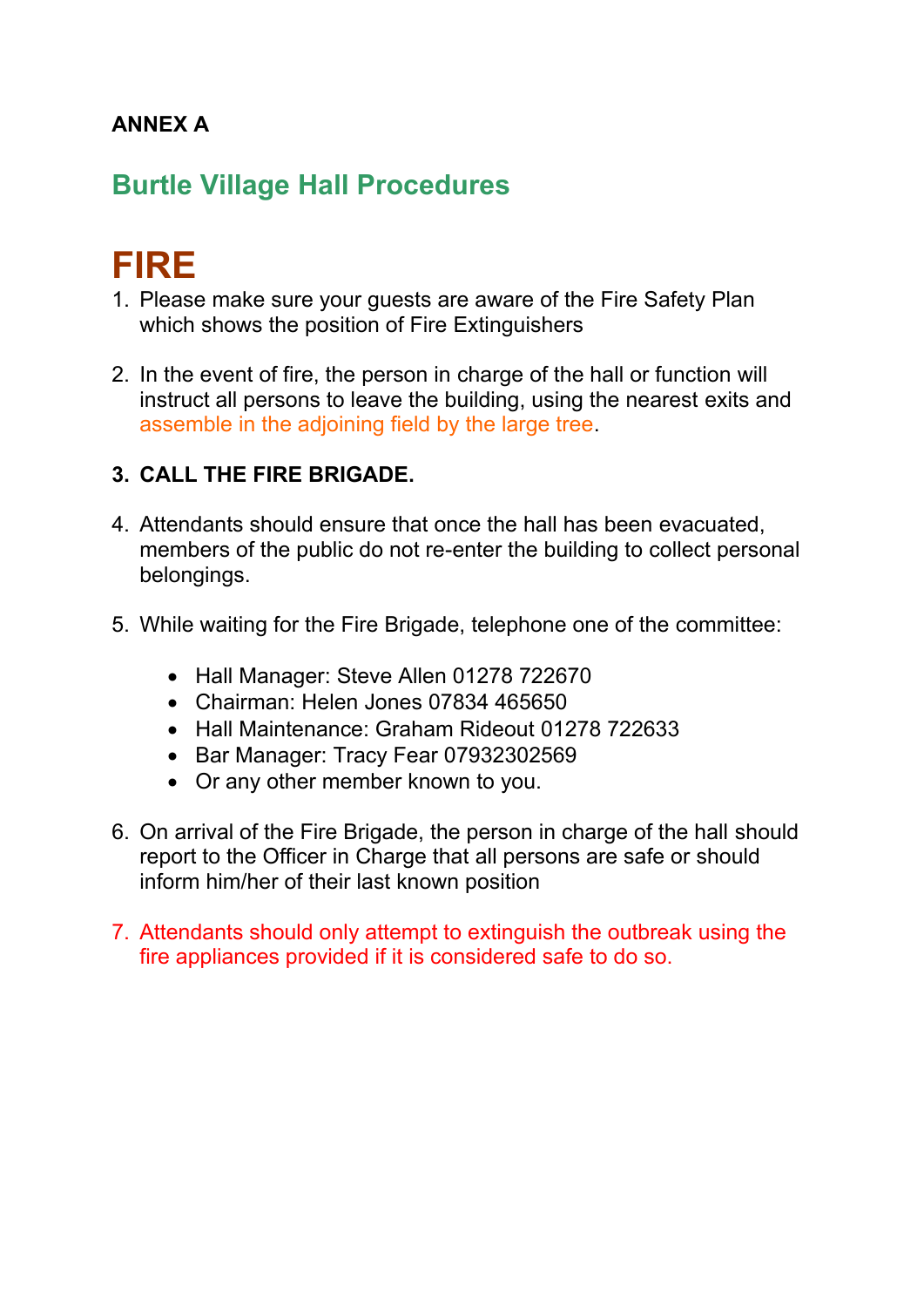# **ANNEX B**

Burtle Village Hall Hire

**Terms & Conditions –** see separate document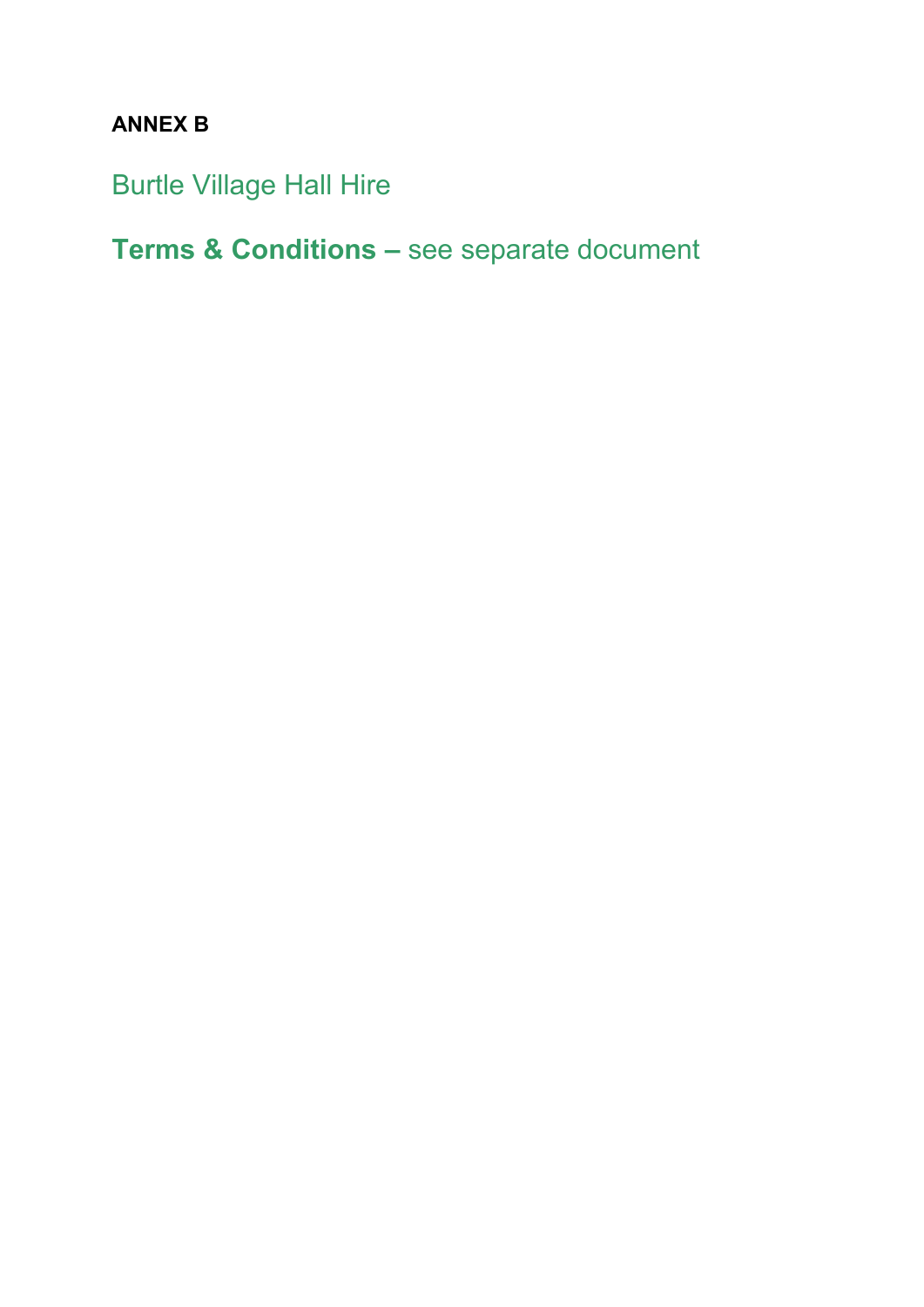# **ANNEX C**

# **END OF SESSION CHECK LIST**

- 1) Clear away all rubbish and check no possessions are left behind
- 2) Empty the food bin into the main recycle bin provided
- 3) Check that heaters, boilers, fans, dishwashers and cookers are all turned off
- 4) Check that all electrical appliances are turned off and unplugged
- 5) Close all internal doors.
- 6) Check that all fire escape doors and windows are closed and secured
- 7) Check all toilets are empty
- 8) Turn off heating and lights by entrance
- 9) Set intruder alarm using key fob and make sure it is beeping before you leave
- 10) Secure and lock main entrance door
- 11) Return key to booking secretary, other agreed committee member or post through letter box.